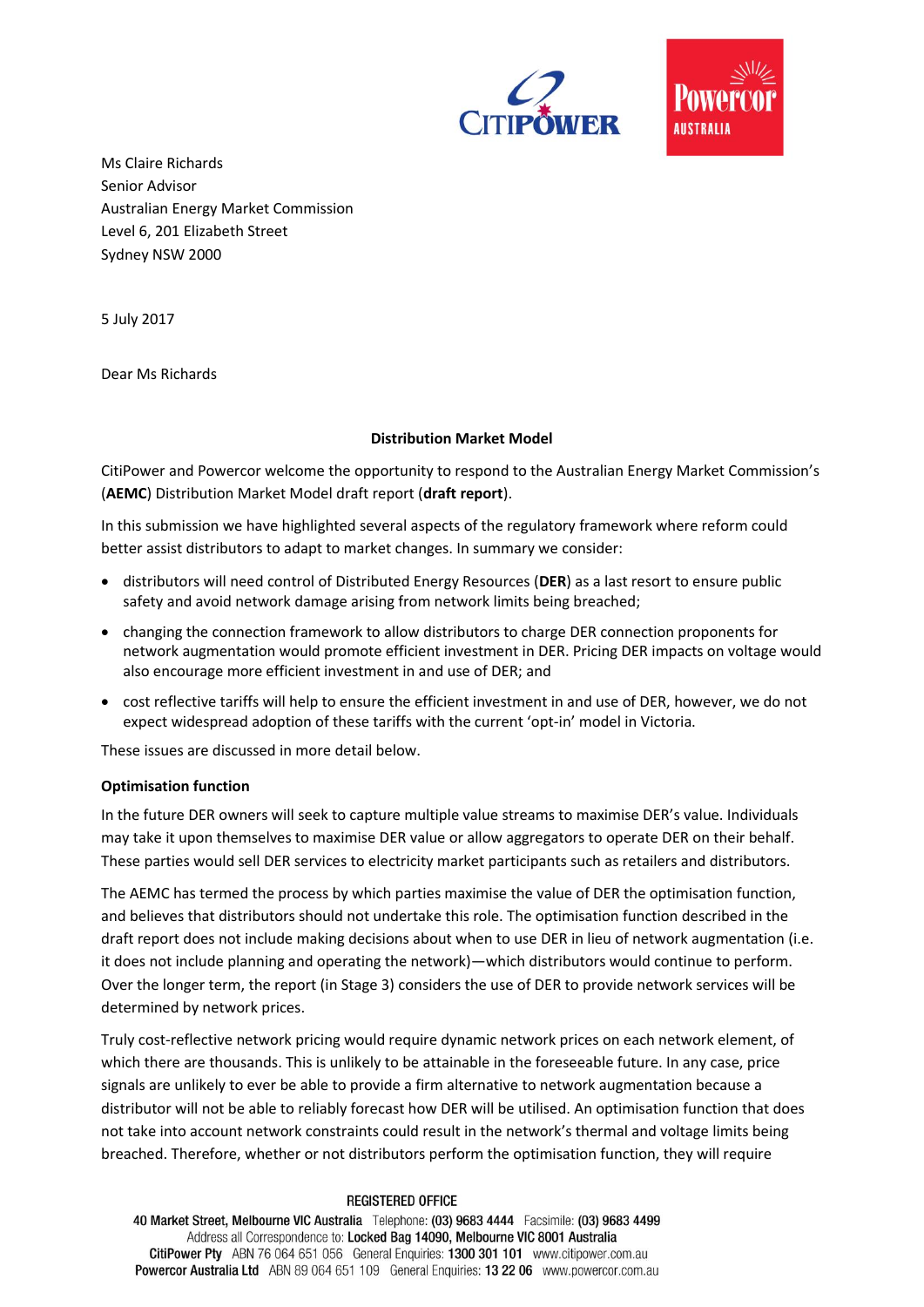control of DER as a 'last resort'. This control could take the form of direct control (subject to technical limitations) or the authority to direct aggregators to control DER devices in a certain way.

Without control, network limits may be breached because:

- distributors may not have been made aware of DER's location or of the contracts between buyers and sellers of DER services, meaning it would be difficult to plan for its use (although we note initiatives such as the Council of Australian Governments' battery storage register may help overcome this problem with respect to storage devices);
- under the probabilistic planning approach adopted in Victoria, distributors will account for diversity of DER exports when planning and constructing the network. However, if this diversity does not eventuate and too much DER exports or imports simultaneously, the network's capacity may be unexpectedly breached; and
- even assuming distributors have access to all DER contracts and can plan the network accordingly**,** DER owners or aggregators may not deliver contracted DER services in line with their contracts (perhaps, for example, due to a scheduling error).

The consequences of overloading the network or intermittent export / device charging could include:

- excessive sagging of lines and overload of equipment, potentially giving rise to fire starts if contact with vegetation occurs or loss of life if an overloaded line contacts structures, vehicles or members of the public;
- increased customer outages as areas of the low voltage network protected by fuses breach the ratings of those fuses, causing outages until the fuse is replaced;
- overload driven failure of underground cables, disconnecting sections of the network; and
- reduced asset lifetime driven by higher than recommended loading resulting in reduced supply reliability and higher network costs.

While contracts can mitigate certain risks associated with the network limits being breached, they do not obviate the need for last resort control.

For example, distributors may seek to avoid network breaches by seeking to contract for priority use of DER to support the network. However there is no guarantee that priority use will be offered by all aggregators or in all circumstances. Furthermore, distributors may not be a party to all contracts—for example a DER owner may choose to provide wholesale arbitrage opportunities and not network support services. Distributors would have no ability to ensure network limitations are not breached via contracting in these circumstances.

Another use of contracting could be to mitigate the financial impact of DER related network breaches. For example, a DER scheduling error, resulting in network damage, may require the party at fault to compensate the distributor. However, this contracting does not obviate the need for last resort control of DER as without it, public safety may still be put at risk and avoidable network damage may occur.

# **Connection policy and missing markets**

Consumers will be encouraged to efficiently invest in DER if they face the full cost, including the network impact, of connecting DER devices and exporting electricity. Under chapter 5A of the National Electricity Rules (**NER**), and the Australian Energy Regulator's (**AER**) connection charge guideline, distributors are unable to charge micro embedded generators an augmentation charge for the cost imposed by their connection to the network.

An alternative approach, requiring a framework change, would be to allow distributors to charge an average augmentation rate to micro embedded generators. This charging arrangement is currently applied to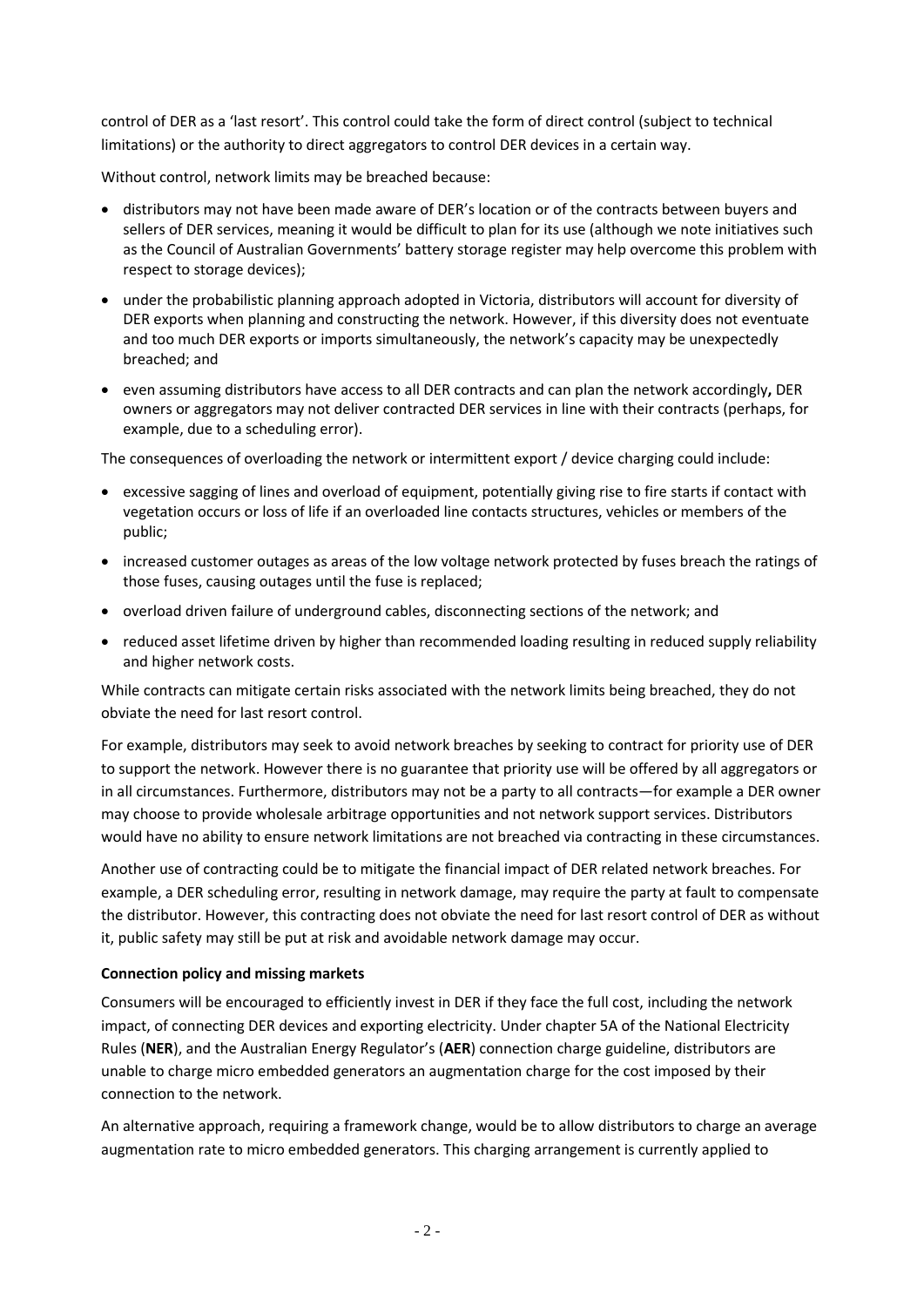consumers above the AER's shared network augmentation charge threshold. If applied to DER connections, this approach would: $1$ 

- be more cost reflective because consumers using DER for export would bear the associated network cost; and
- avoid the 'last in worst dressed' situation whereby the customer that triggers an augmentation is required to pay for it while subsequent customers benefit from it.

# *Missing markets*

An alternative to augmentation charges, and possibly a more cost reflective method to encourage efficient investment in and operation of DER would be to price missing markets. We support pricing DER impacts on voltage, which is a significant network cost of DER. Over the short to medium term, this charge could be based on the average cost of DER on the network in respect to voltage.

Over the longer term, the charge may be based on each device's actual voltage impact. Our Advanced Metering Infrastructure network is technically able to record steady state voltage variations. Currently we record this at the customer level during targeted trials or when initiated by our customers. This practice reflects our best endeavours to assess and record the nature, location, condition and performance of our assets in a way which minimises costs to customers.

Subject to metering contestability outcomes, we will also be able to record voltage information for pricing purposes although it would require upgrades to our communications network and IT systems.

## **Tariffs**

The AEMC has identified network tariffs as one of the market enablers to efficient investment in and use of DER. In particular, the draft report suggests the final stage of the DER evolution will involve fully dynamic and cost-reflective tariff pricing, comprised of locational and temporal components. This will allow for signals of network constraints, and enable market users to identify the benefits and costs derived from use of the network.

The Victorian Government has adopted an opt-in approach to cost reflective network tariffs.<sup>2</sup> In our experience, opt-in tariffs have a low take-up because consumers generally stay with the default option. For example, the take-up of time of use tariffs is currently around 0.3% and 0.4% of CitiPower and Powercor residential customers respectively. We therefore similarly expect low take-up of our opt-in demand tariffs, and to date, only six CitiPower and Powercor customers have adopted the demand tariff. We support a more proactive move towards cost-reflective network tariffs.

## **Market operation**

We would envisage the future DER market potentially operating in the following way.

DER owners would be encouraged to efficiently locate DER by considering the value streams they could receive in a particular location (for example, removing a network thermal constraint). Their connection and use of DER would take into account the cost of their connection, such as the voltage impact, via an average augmentation charge rate or voltage export charge.

<sup>1</sup> AER, connection charge guidelines for electricity retail customers: Under chapter 5A of the National Electricity Rules Version 1.0, June 2012

<sup>2</sup> DELWP <http://www.delwp.vic.gov.au/energy/electricity/managing-electricity-demand>